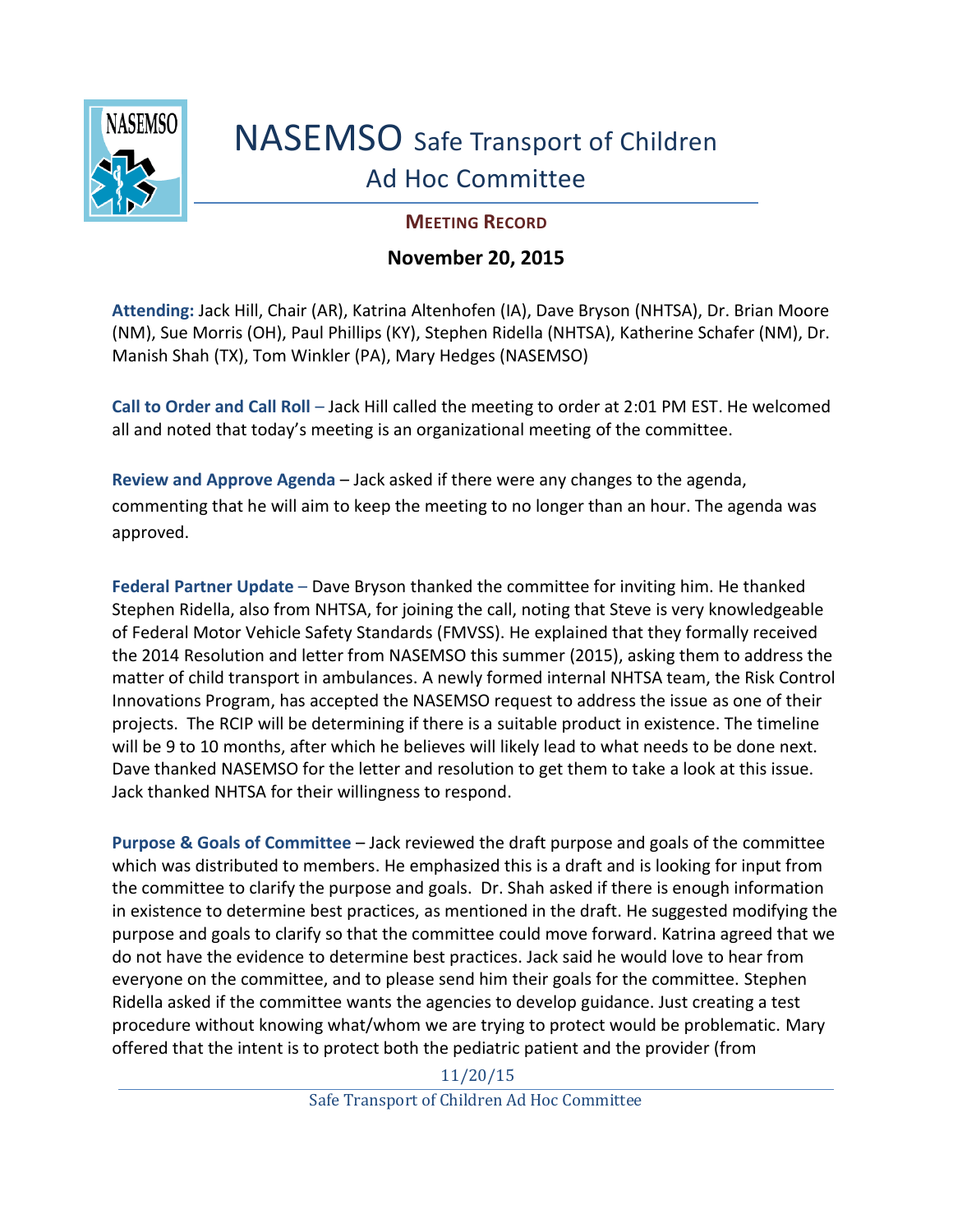unrestrained or improperly secured pediatric patients). Steve asked how many EMS transports are pediatric calls resulting from motor vehicle crashes, as he understands only about ten percent of all calls are pediatric. Dave said they have looked at the FARS and crash data and there are well over 300,000 EMS transports of children in the US each year. Dave said the committee may want to begin with the 2012 NHTSA document *Working Group Best-Practice Recommendations for the Safe Transportation of Children in Emergency Ground Ambulances.* Pages 21-22 discuss the limitations of the recommendations, which could be a good starting point.

Dave also recommended that the committee see Jim Green's recent presentation which covers current SAE standards. Most of these are now referenced in the GSA standards and NFPA 1917. He noted the crossover with the AVL Committee. Mary assured Dave that the committee has AVL representation from Paul Phillips. It was noted there is a group that represents the child safety seat manufacturers, which may be a good group to contact. Katrina said that child safety seat manufacturers (Evenflo) have previously shied away from discussion of using their seats in the ambulance. Dave suggested we concentrate on outreach and getting the information out there. Dave asked if this group is going to focus solely on pediatric emergency ground transport? Are we going to get into neonatal transport? Jack commented that is also a big issue which needs addressing. Dr. Brian Moore stated that although it may be a large task, we should be concerned with all pediatric transports, and it should not matter if it is a 911 call or interfacility transport. The AAP recently published their recommendations on neonatal transports. He knows there is unsafe equipment being used for neonate transport. Jack agrees that we should include all pediatric transport.

**Establishing Meeting Time** – Jack asked the committee how often they want to meet. He suggested starting with a monthly meeting. Members agreed. It was suggested to continue with the Friday schedule and meet the 3<sup>rd</sup> Friday of the month. The next meeting would be December 18.

**Other Members** - Jack asked for suggestions of other members to invite. Katrina and Dave recommended Jim Green (NIOSH) and Dan Sjoquist, who is on the SAE Seating and Restraints Committee which is setting the J3026 standard. Dave also recommended John McDonald (GSA) because he is aware of all existing ambulance standards and Mr. Sandy Sinclair and Carole Guzetta from Occupant Protection.

## **Other**

• Safe Emergency Transport of Neonatal Patients – Katrina wanted to make everyone aware of this recently released draft document that was distributed with today's meeting materials.